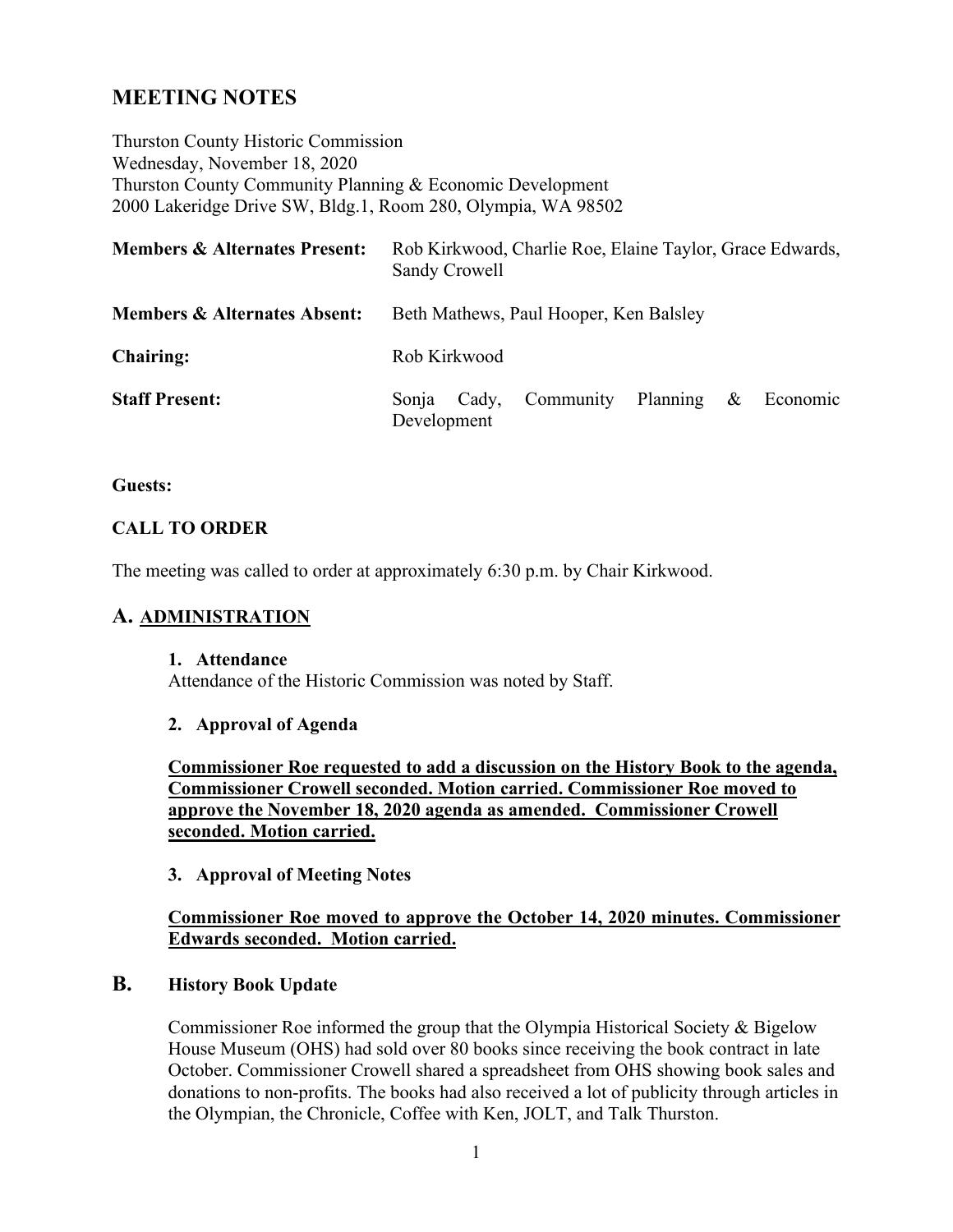The Olympia Historical Society & Bigelow House Museum has interest in potentially printing more copies of the book. Mr. Davis updated the group that currently there is no money budgeted towards the reprinting of the books, but that county staff has been researching what the cost of reprinting the books would be and the costs of extending copyrights on the few photos that limited the original printing to under 500 books. He also stated that the Historic Commission would have to approve the reprinting as well as the Board of County Commissioners.

### **C. Improving Zoom Meetings**

Some of the Commission members feel that the virtual format of Zoom makes it difficult to have open conversations and it can limit exchanges of thought. Staff suggested using the Zoom "raise hand" feature to ensure it is known when you would like to speak. Unfortunately, due to the Governor's restrictions the group will continue to meet virtually at least through the end of the year at least.

# **D. White House Historic Register Applications**

In October, Commissioners Kirkwood, Edwards, Roe, Hooper and Ms. Cady made a site visit to the "White House" in Yelm to review the property based on their application for placement on the Historic Register. They discussed the remodel done to the home with the property owner and took photos of the exterior. The subcommittee and staff requested more time to complete the staff report and prepare for the public hearing to designate the White House on the Historic Register.

## **Commissioner Edwards made a motion hold the public hearing for the White House property at the January 13th, 2021 Historic Commission meeting. Commissioner Kirkwood seconded. Motion carried.**

## **E. Removing Properties from the Historic Register**

Commissioner Kirkwood would like to create a process for review and removal of nonconforming properties from the Historic Register. The Building and Development Center had recently received a land use application for a property on the Historic Register. By contacting the property owner, it was discovered that the 2 historic features of the property had been removed several years ago. There are also other properties on the register that have remodeled with modern materials and may need to be reviewed for removal.

Mr. Davis suggested this be a part of the training the Commission scheduled with the Department of Archaeology and Historical Preservation in 2021. Commissioner Edwards suggested creating a form to make a uniform review process for each property. Commissioner Kirkwood also suggested purchasing books from the Secretary of Interior Standards. Mr. Davis informed the group that Community Planning and Economic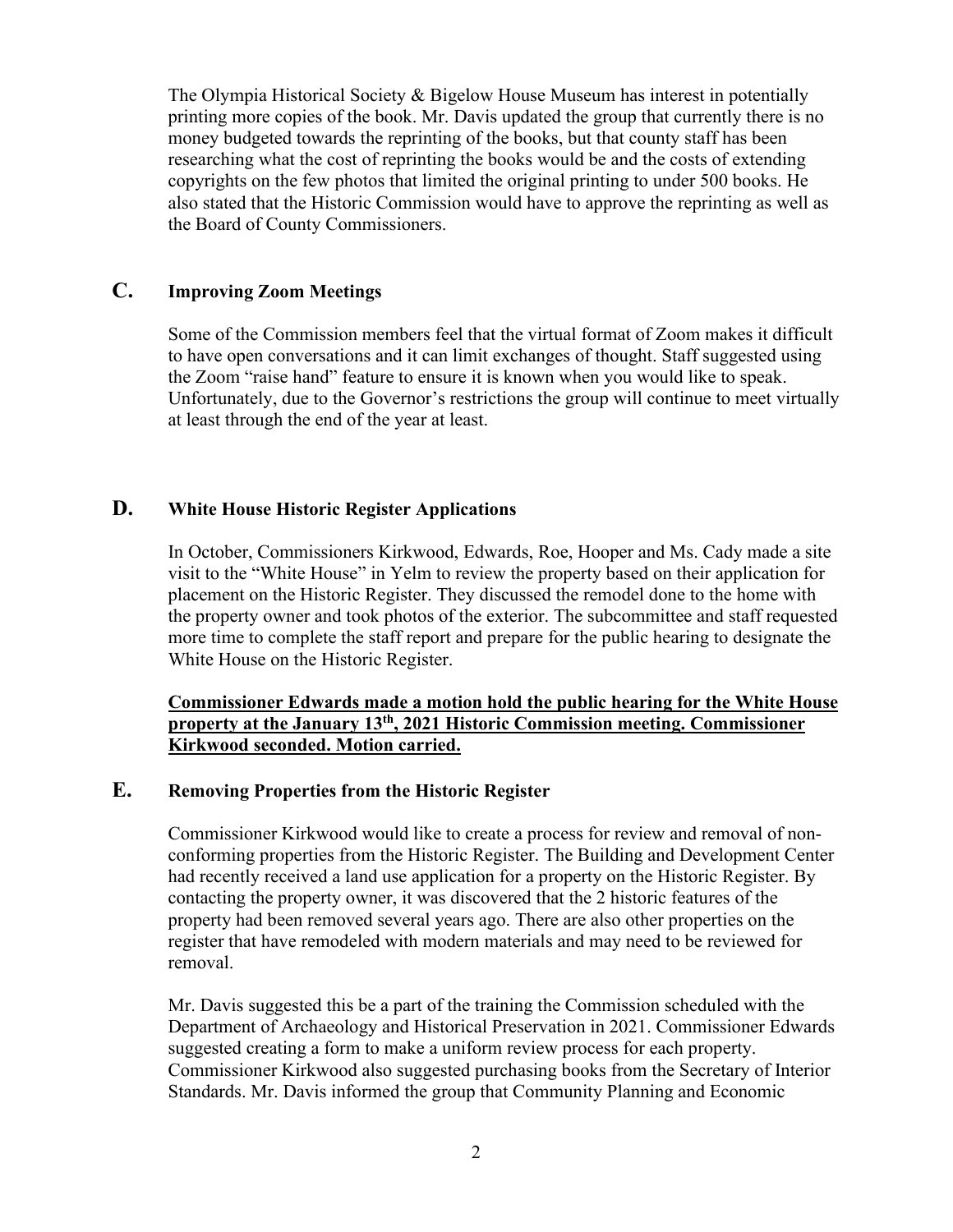Development department had recently hired a Senior Planner with experience working with the Clark County Historic Commission.

# **F. Heritage Grant Program Application Review**

Commissioner Edwards gave a brief overview on each project application and an explanation of the subcommittees ranking of each project. The subcommittee would like make a recommendation at the December meeting to allow more time to contact applicants for additional information. Staff will set up Zoom meetings with applicants and request material lists from projects planning to restore/renovate buildings.

## **Commissioner Edwards made a motion to postpone the subcommittees Heritage Grant Program recommendations to the December 9, 2020 Historic Commission meeting. Commissioner Roe seconded. Motion carried.**

# **G. Ruth King Presentation**

Commissioner Kirkwood presented former Commissioner Ruth King with the plaque he had made her and a thank you letter from the Historic Commission at her home. Commissioner King was unable to participate in the virtual meeting.

# **H. Review Chapter 10, Archeological and Historic Resources**

Not many of the members reviewed the chapter prior to the meeting. No discussion followed.

## **I. Subcommittee Updates**

The Commission discussed the following projects:

- $\Box$  Joint Meetings with Other Commissions (Charlie, Sandy Rob, Grace) Charlie shared that members of OHS really enjoyed the meeting and especially the speaker. Rob would like to continue to stay connected with the contacts we have, maybe via email. Sandy was in agreement, the connection has been established and needs to be maintained. Start planning the 2021 Summit meeting.
- $\Box$  Outreach Committee/Birthday Celebration County Fair (Ken, Grace, Paul) Not discussed.
- $\Box$  Historic Register Verification (Beth) N/A
- $\Box$  Historic Signs three historic ballrooms, joint marker with tribes (Ken, Paul, Elaine) The members met with the City of Lacey parks director and they have interest in placing an interpretive panel at the RAC athletic fields. The panel would focus on several historic properties and events of the area.
- $\Box$  Stairwell signs- (Rob) Rob requested the Tenino Quarry photo from Tenino but has not been located. Sandy suggested trying State Archives
- $\Box$  Heritage Grant Program- (Ken, Rob, Paul, Grace) discussed earlier.